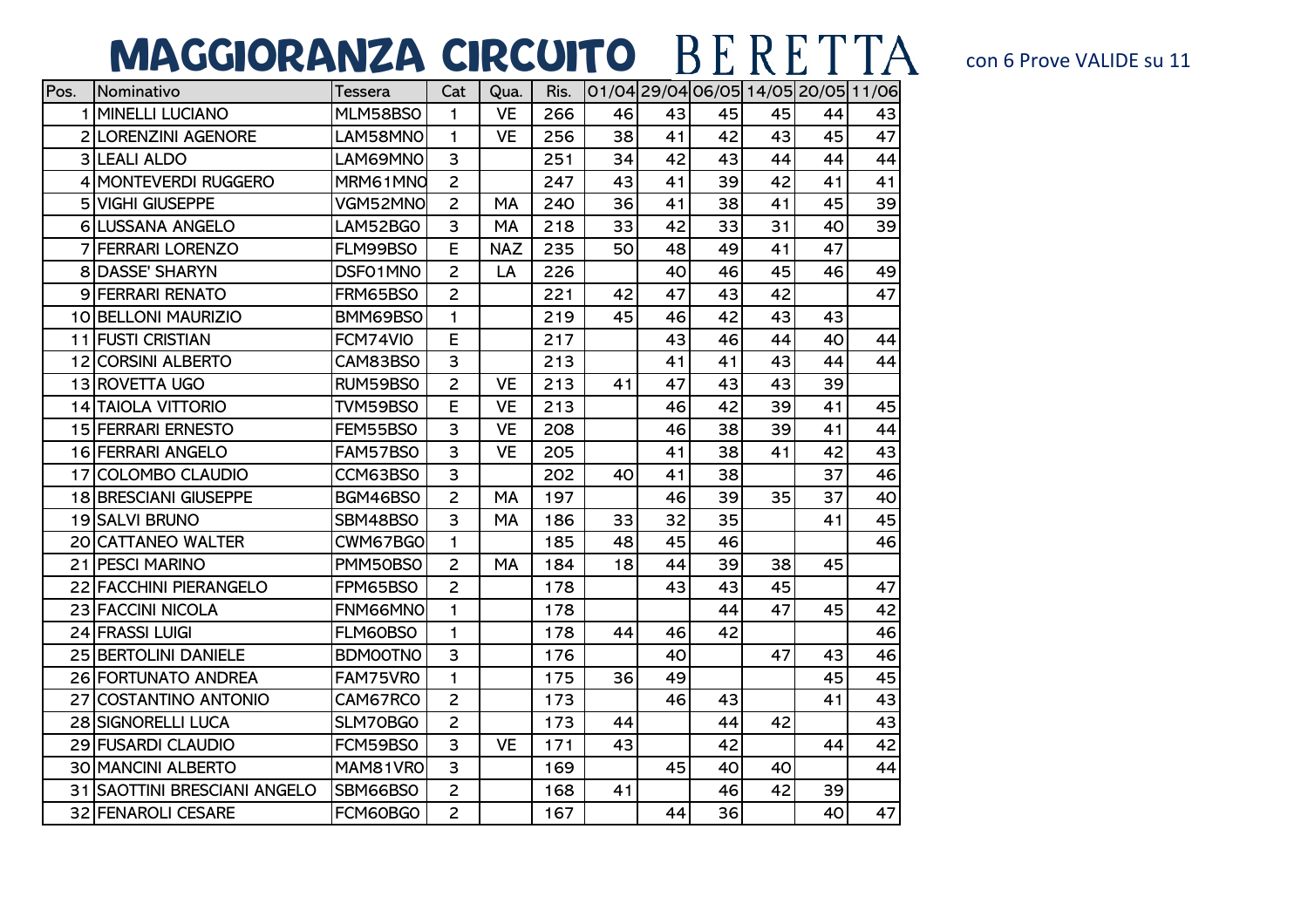| 33 GIOVINETTI GIOVANNI                  | GGM66CRO | 3              |           | 165 | 37 |    |    | 44  | 40 | 44 |
|-----------------------------------------|----------|----------------|-----------|-----|----|----|----|-----|----|----|
| 34 BRAGA ROBERTO                        | BRM55BS0 | $\overline{2}$ | <b>VE</b> | 162 | 40 |    | 39 | 39  | 44 |    |
| 35 MONDINI FAUSTINO                     | MFM38BS0 | 3              | MA        | 161 |    | 30 | 31 | 38  | 29 | 33 |
| 36 SAVOLDINI GIORDANO                   | SGM68BS0 | $\mathbf{1}$   |           | 160 | 38 |    | 39 | 43  | 40 |    |
| 37 BRAGA SERGIO                         | BSM60BS0 | $\overline{2}$ |           | 154 | 36 |    | 41 | 39  | 38 |    |
| 38 COLOGNATO FRANCESCO                  | CFM69VIO | 3              |           | 145 |    | 37 | 34 | 39  | 35 |    |
| <b>39 ANDREOLI DAVIDE</b>               | ADM94BS0 | 3              |           | 142 | 37 |    | 33 | 34  |    | 38 |
| 40 GERRI LUCA                           | GLM05BS0 | $\overline{2}$ | JU        | 142 |    | 49 |    | 45  | 48 |    |
| 41 BRAMBATI ALBERTO ANGELO              | BAM66BGO | E              |           | 141 |    |    | 46 |     | 46 | 49 |
| 42 FERRARI ROLANDO                      |          | 3              | MA        | 135 |    |    | 31 | 28  | 41 | 35 |
| 43 MASSARDI ENRICO                      | MEM68BS0 | $\overline{2}$ |           | 134 | 44 | 45 |    | 45  |    |    |
| 44 QUAINI DANIELE                       | QDM04BS0 | $\overline{2}$ | JU        | 132 | 41 | 47 |    | 44  |    |    |
| 45 GERRI ALBERTO                        | GAM82BS0 | 3              |           | 129 |    | 41 |    | 42  | 46 |    |
| 46 CAPPA LEONELLO                       | CLM59BS0 | $\overline{2}$ | <b>VE</b> | 128 |    | 43 | 44 | 41  |    |    |
| 47 BINI CHIESA ERNESTO                  | BEM49BS0 | $\overline{c}$ | MA        | 127 |    | 42 |    | 41  | 44 |    |
| 48 PANZERA GIUSEPPE                     | PGM82RCO | $\overline{2}$ |           | 127 |    | 43 | 40 |     |    | 44 |
| 49 FERRARI GIOVANNI                     | FGM59BS0 | $\overline{2}$ | <b>VE</b> | 126 | 37 |    | 44 |     |    | 45 |
| 50 SANZOGNI SERGIO                      | SSM65BS0 | 1              |           | 123 | 38 | 41 | 44 |     |    |    |
| 51 BERTUZZI LORENA                      | BLF67BS0 | 3              | LA        | 120 | 44 | 38 | 38 |     |    |    |
| 52 CATTALINI UMBERTO                    | CUM49BS0 | 3              | MA        | 118 |    |    | 41 | 37  |    | 40 |
| 53 SALERI GIAMBATTISTA                  | SGM63BS0 | $\overline{2}$ |           | 116 |    |    | 38 | 42  | 36 |    |
| 54 ZAMPINI SERGIO                       | ZSM62VRO | 3              |           | 116 |    | 42 | 32 |     |    | 42 |
| 55 QUARTI ANDREA                        | QAM79VRO | 3              |           | 115 |    | 38 | 37 |     |    | 40 |
| 56 CISCO ROBERTO                        | CRM68VIO | 1              |           | 114 | 41 |    | 33 | 40  |    |    |
| 57 BECCALOSSI DELFINO                   | BDM60BS0 | 3              |           | 113 | 30 |    |    |     | 44 | 39 |
| 58 ZORZINI GIORGIO                      | ZGM62BS0 | 3              |           | 113 | 40 | 30 | 43 |     |    |    |
| 59 ZAMBELLI SIGNORINI GIUSEPPE ZSM55BSO |          | 3              | <b>VE</b> | 108 |    | 38 | 31 |     | 39 |    |
| 60 ZUANON FRANCO                        | ZFM67BS0 | $\overline{2}$ |           | 107 |    |    | 27 |     | 39 | 41 |
| 61 CALIARI RICCARDO                     | CRM02BS0 | $\overline{2}$ | JU        | 97  |    |    |    | 47  | 50 |    |
| 62 SALERI GIACOMO MARIO                 | SGM02BS0 | $\overline{2}$ | JU        | 93  |    |    |    | 45  | 48 |    |
| 63 GOSIO MASSIMO                        | GMM74BSO | $\overline{2}$ |           | 90  |    |    | 42 | 48I |    |    |
| 64 SCALZONE ANGELO                      | SAM98NO0 | E              |           | 90  |    |    |    | 47  | 43 |    |
| 65 GUSELLA GIANNI MARCO                 | GGN71FRO | $\overline{2}$ |           | 89  |    |    |    |     | 43 | 46 |
| 66 FILIPPINI NERINO                     | FNM67BS0 | $\overline{c}$ |           | 87  | 41 |    |    |     |    | 46 |
| 67 SARTI BRUNO                          | SBM64MNO | $\overline{c}$ |           | 87  |    |    | 41 |     |    | 46 |
| 68 CERCHIER DAVIDE                      | CDM58VR0 | $\overline{c}$ |           | 84  |    |    |    | 38  | 46 |    |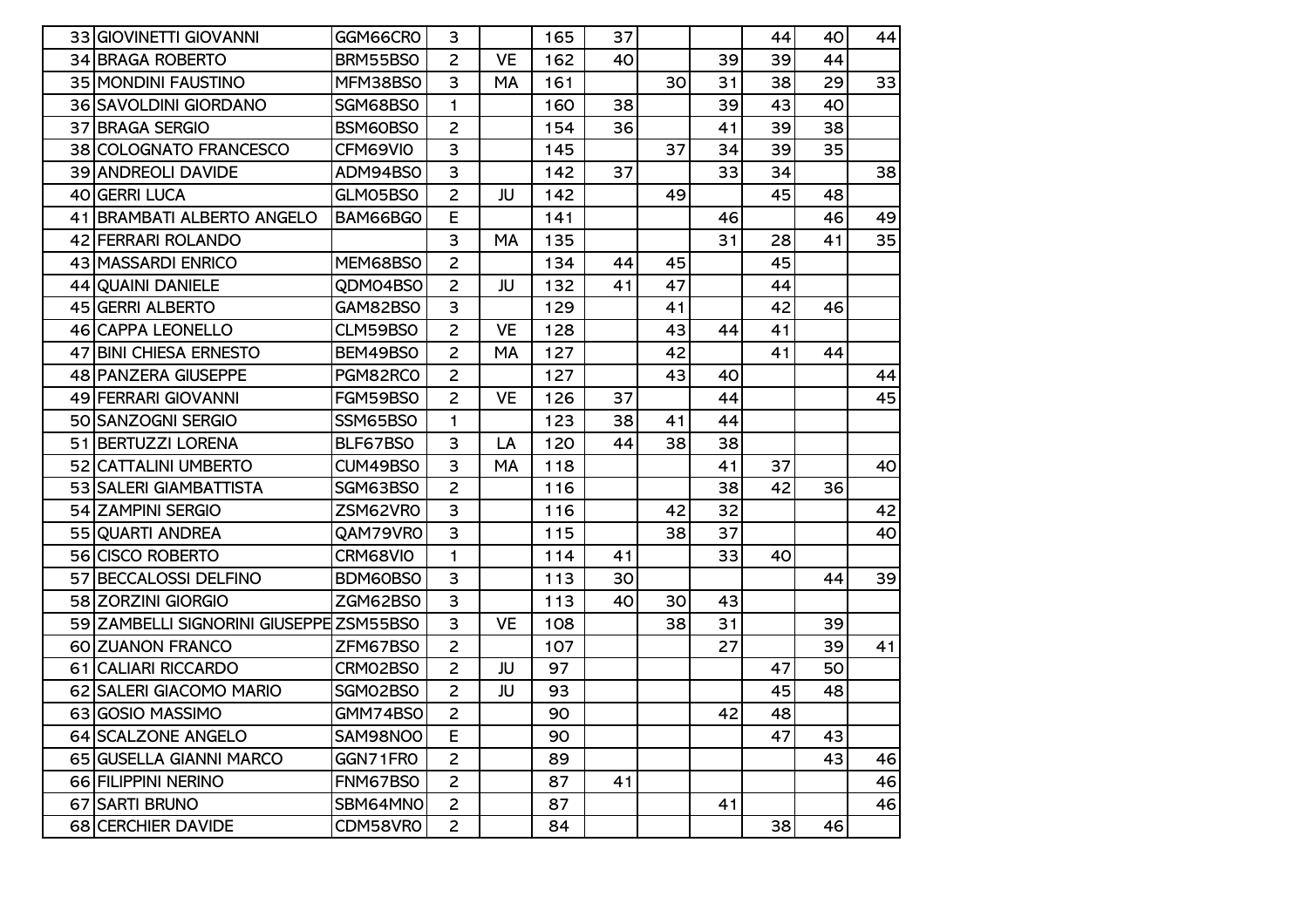| 69 CONTESSI FRANCESCO          | CFM65BGO | $\overline{2}$ |           | 84 | 41 |    | 43 |    |    |    |
|--------------------------------|----------|----------------|-----------|----|----|----|----|----|----|----|
| 70 MININI MARCO                | MMM64BS0 | 1              |           | 83 | 41 |    |    |    |    | 42 |
| 71 CIVETTINI PAOLO             | CPM73BS0 | 3              |           | 81 |    | 41 |    |    |    | 40 |
| 72 CATTANEO AURORA             | CAFO4BSO | 3              | JU        | 80 |    | 25 | 27 | 28 |    |    |
| 73 GREGORELLI ANDREA           | GAM05BS0 | 3              | JU        | 80 |    |    |    | 36 | 44 |    |
| 74 ANTONIOLI TIZIANA           | ATF73BSO | 3              | LA        | 79 | 38 |    | 41 |    |    |    |
| 75 CERESOLI PIETRO             | CPM63BS0 | $\overline{2}$ |           | 79 |    | 41 |    |    | 38 |    |
| 76 MARANGONI MAURO             | MMM62VR0 | 3              |           | 78 |    | 40 | 38 |    |    |    |
| 77 BELLETTI DIEGO              | BDM87MN0 | $\overline{2}$ |           | 77 |    |    | 37 | 40 |    |    |
| 78 COLZATO FABIO               | CFM86VR0 | 3              |           | 77 |    | 39 | 38 |    |    |    |
| 79 FANTONI FABIO               | FFM64BS0 | $\overline{c}$ |           | 77 |    | 39 | 38 |    |    |    |
| 80 CHIODI FRANCO               | CFM62BS0 | 3              |           | 73 |    | 36 |    |    |    | 37 |
| 81 BERTOLDI AMILCARE           | BAM67VRO | $\overline{2}$ |           | 72 |    | 37 | 35 |    |    |    |
| 82 CALDANA GIORGIO             | CGM80BS0 | 3              |           | 70 | 36 |    |    |    | 34 |    |
| 83 GERMINIASI ANNA MARIA       | GAF69MNO | 3              | LA        | 66 |    |    |    | 31 |    | 35 |
| 84 BRAGA GIUSEPPE              | BGM52BSO | 3              | MA        | 65 | 35 | 30 |    |    |    |    |
| <b>85 VIANELLI ENRICO</b>      | VEM61BSO | 3              |           | 64 | 34 |    | 30 |    |    |    |
| 86 CONTENTI SERGIO             | CSM53BS0 | 3              | MA        | 62 | 33 |    |    |    | 29 |    |
| 87 FORMENTI SERGIO LUIGI       | FSM58VR0 | 3              | <b>VE</b> | 61 |    |    |    | 23 | 38 |    |
| 88 SABATTI UGO                 | SUM63BS0 | 1              |           | 49 |    |    |    |    |    | 49 |
| 89 CASADIO GIANNI              | CGM69RA0 | E              |           | 47 |    |    | 47 |    |    |    |
| 90 GHIDONI FERRUCCIO           | GFM64BS0 | $\overline{c}$ |           | 47 |    |    |    |    |    | 47 |
| 91 ROSSI IVAN                  | RIM68MO0 | E              |           | 47 |    |    |    |    |    | 47 |
| 92 ZACCARIA ANTONIO            | ZAM72BRO | $\overline{2}$ |           | 47 |    |    |    |    | 47 |    |
| 93 BACCOLO SILVIO              | BSM68BS0 | $\mathbf{1}$   |           | 46 |    |    |    | 46 |    |    |
| 94 BOLOGNESI GIORDANO          | BGM50FE0 | $\overline{2}$ | MA        | 46 |    |    |    |    |    | 46 |
| 95 GIOVANARDI GIORGIO FABRIZIO | GGM66BSO | $\overline{2}$ |           | 46 |    |    |    |    |    | 46 |
| 96 POLA PIER GIORGIO           | PPM73MO0 | E              |           | 46 |    |    |    |    |    | 46 |
| 97 ROSSI ENRICO                | REM67BSO | 1              |           | 46 |    |    |    |    |    | 46 |
| 98 BALBI ANTONIO               | BAM74SAO | 1              |           | 45 |    |    |    |    |    | 45 |
| 99 BERNASCONI EMANUELE         | BEM75RMO | E              |           | 45 |    | 45 |    |    |    |    |
| 100 CAVALLARI PAOLO            | CPM65FC0 | $\overline{2}$ |           | 45 |    |    | 45 |    |    |    |
| 101 FILIPPINI IVAN             | FIM72BSO | 3              |           | 45 |    | 45 |    |    |    |    |
| 102 LIPRERI LUCA               | LLM89MNO | $\overline{c}$ |           | 45 |    | 45 |    |    |    |    |
|                                |          |                |           |    |    |    |    |    |    |    |
| 103 OLIOSI MASSIMO             | OMM71TVO | $\overline{c}$ |           | 45 |    |    | 45 |    |    |    |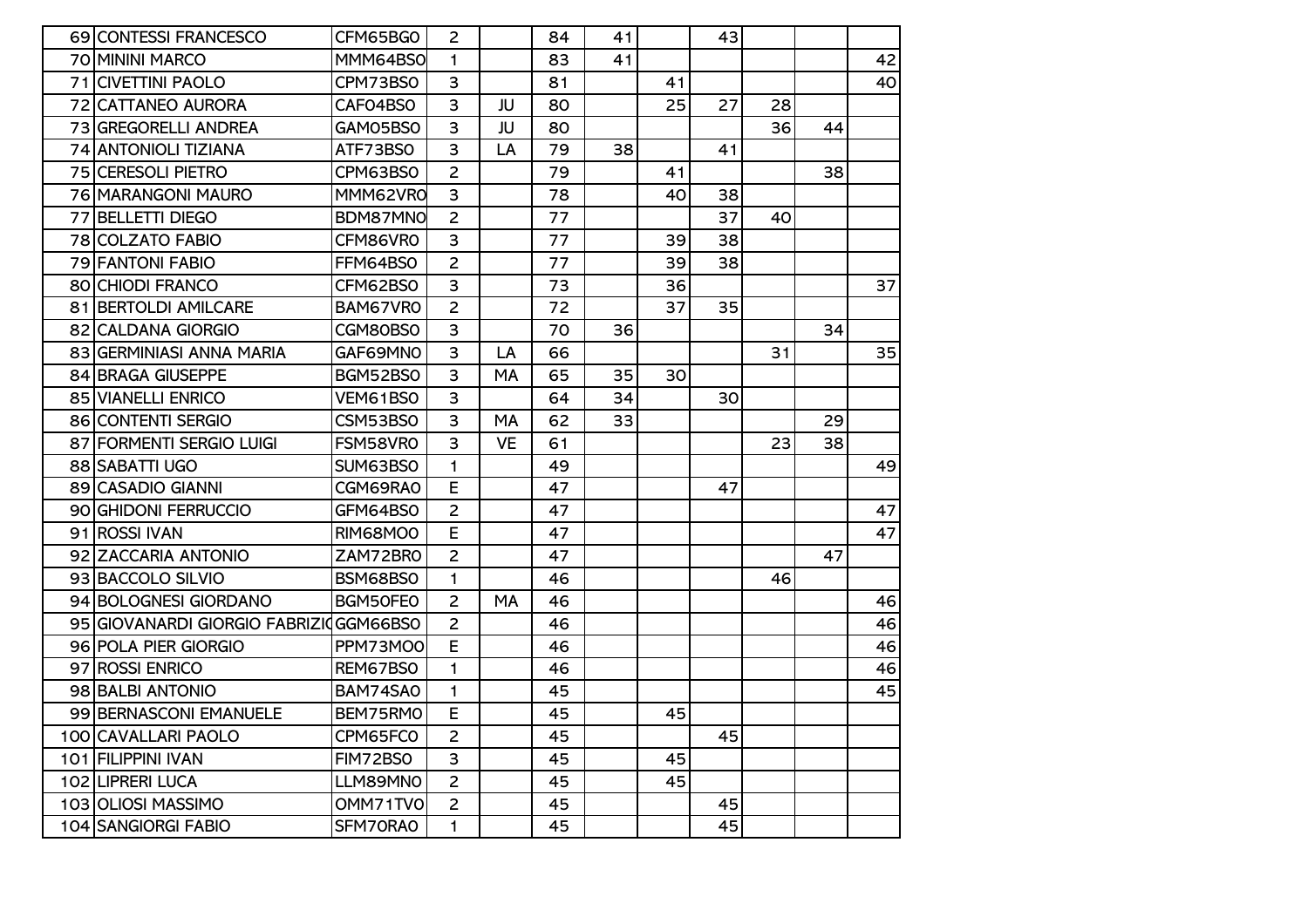| 105 SCALCO CARLO           | SCM95TVO | $\overline{2}$ |           | 45 |    | 45 |    |    |    |
|----------------------------|----------|----------------|-----------|----|----|----|----|----|----|
| 106 ANDREOLI STEFANO       | ASM55MNO | $\overline{2}$ | <b>VE</b> | 44 |    |    | 44 |    |    |
| 107 CARLASSARA MARCO       | CMM90VR0 | $\overline{2}$ |           | 44 |    | 44 |    |    |    |
| 108 FAVALLI ROBERTO        | FRM64BS0 | $\overline{2}$ |           | 44 |    |    |    |    | 44 |
| 109 GERVASONI FRANCO       | GFM56BS0 | $\overline{2}$ | <b>VE</b> | 44 |    |    |    |    | 44 |
| 110 MARCHIORI PAOLO        | MPM65VIO | $\overline{2}$ |           | 44 | 44 |    |    |    |    |
| 111 MARIN LIVIO            | MLM70PD0 | $\overline{2}$ |           | 44 |    |    |    | 44 |    |
| 112 PANERONI DAMIANO       | PDM63BS0 | $\overline{2}$ |           | 44 |    |    |    |    | 44 |
| 113 RIBOLDI EMILIANO       | REM59BS0 | $\overline{2}$ | <b>VE</b> | 44 |    | 44 |    |    |    |
| 114 SAVIO LUCIANO          | SLM64VIO | $\overline{2}$ |           | 44 |    |    |    | 44 |    |
| 115 STEVANONI PIETRO       | SPM68REO | $\overline{2}$ |           | 44 |    | 44 |    |    |    |
| 116 SUPERTI FRANCESCO      | SFM02BS0 | $\overline{2}$ | JU        | 44 | 44 |    |    |    |    |
| 117 ZILIOLI MARCO          | ZMM76BS0 | $\overline{2}$ |           | 44 |    |    |    |    | 44 |
| 118 APOLLONIO EDGARDA      | AEF80BS0 | 1              | LA        | 43 |    | 43 |    |    |    |
| 119 BRIGIDI MICHELE        | BMM73FCO | 1              |           | 43 |    | 43 |    |    |    |
| 120 DALLA VECCHIA CARLO    | DCM72VIO | $\overline{2}$ |           | 43 | 43 |    |    |    |    |
| 121 MARASCHI SAMUELE       | MSM91MIO | $\overline{2}$ |           | 43 |    |    |    | 43 |    |
| 122 MARCHESI GIANMARIO     | MGM62CRO | $\overline{2}$ |           | 43 | 43 |    |    |    |    |
| 123 MOIOLI MAURIZIO        | MMM55BGO | $\overline{2}$ | <b>VE</b> | 43 |    |    |    |    | 43 |
| 124 PIERACCINI ALFIERO     | PAM57GRO | $\overline{2}$ | <b>VE</b> | 43 |    |    | 43 |    |    |
| <b>125 PIGNATA MICHELE</b> | PMM65TVO | $\overline{2}$ |           | 43 |    | 43 |    |    |    |
| 126 ALBERTI GIAMPAOLO      | AGM59VRO | 3              | <b>VE</b> | 42 | 42 |    |    |    |    |
| 127 BAGNARI GIUSEPPE       | BGM52RAO | $\overline{2}$ | MA        | 42 |    | 42 |    |    |    |
| 128 BERTONI PAOLO          | BPM58REO | $\overline{2}$ | <b>VE</b> | 42 | 42 |    |    |    |    |
| 129 BIONDARO BRUNO         | BBM47VRO | 3              | MA        | 42 | 42 |    |    |    |    |
| 130 ERCOLANI OLIVIERO      | EOM50RA0 | $\overline{2}$ | MA        | 42 |    | 42 |    |    |    |
| 131 FORESTA GIANLUCA       | FGM74MB0 | $\overline{2}$ |           | 42 |    | 42 |    |    |    |
| 132 MIOTTI STEFANO         | MSM72MBO | 3              |           | 42 |    |    |    |    | 42 |
| 133 MODINI ALESSANDRO      | MAM66BSO | $\overline{2}$ |           | 42 |    |    |    |    | 42 |
| 134 PALOMBI FABIO          | PFM70MIO | 1              |           | 42 |    | 42 |    |    |    |
| 135 RALLI MARCO            | RMM70LCO | 3              |           | 42 |    |    |    |    | 42 |
| 136 TANFOGLIO FRANCESCO    | TFM05BS0 | 1              | JU        | 42 | 42 |    |    |    |    |
| 137 TEMPONI GIANPIETRO     | TGM67BS0 | 3              |           | 42 |    |    |    | 42 |    |
| 138 TRIMBOLI GIULIO        | TGM74RCO | 3              |           | 42 |    |    |    |    | 42 |
| 139 ZAMPATTI GIANLUIGI     | ZGM56BGO | $\overline{2}$ | <b>VE</b> | 42 |    |    |    |    | 42 |
| 140 ZENI LAURA             | ZLFO2BSO | $\overline{2}$ | JU        | 42 |    |    | 42 |    |    |
|                            |          |                |           |    |    |    |    |    |    |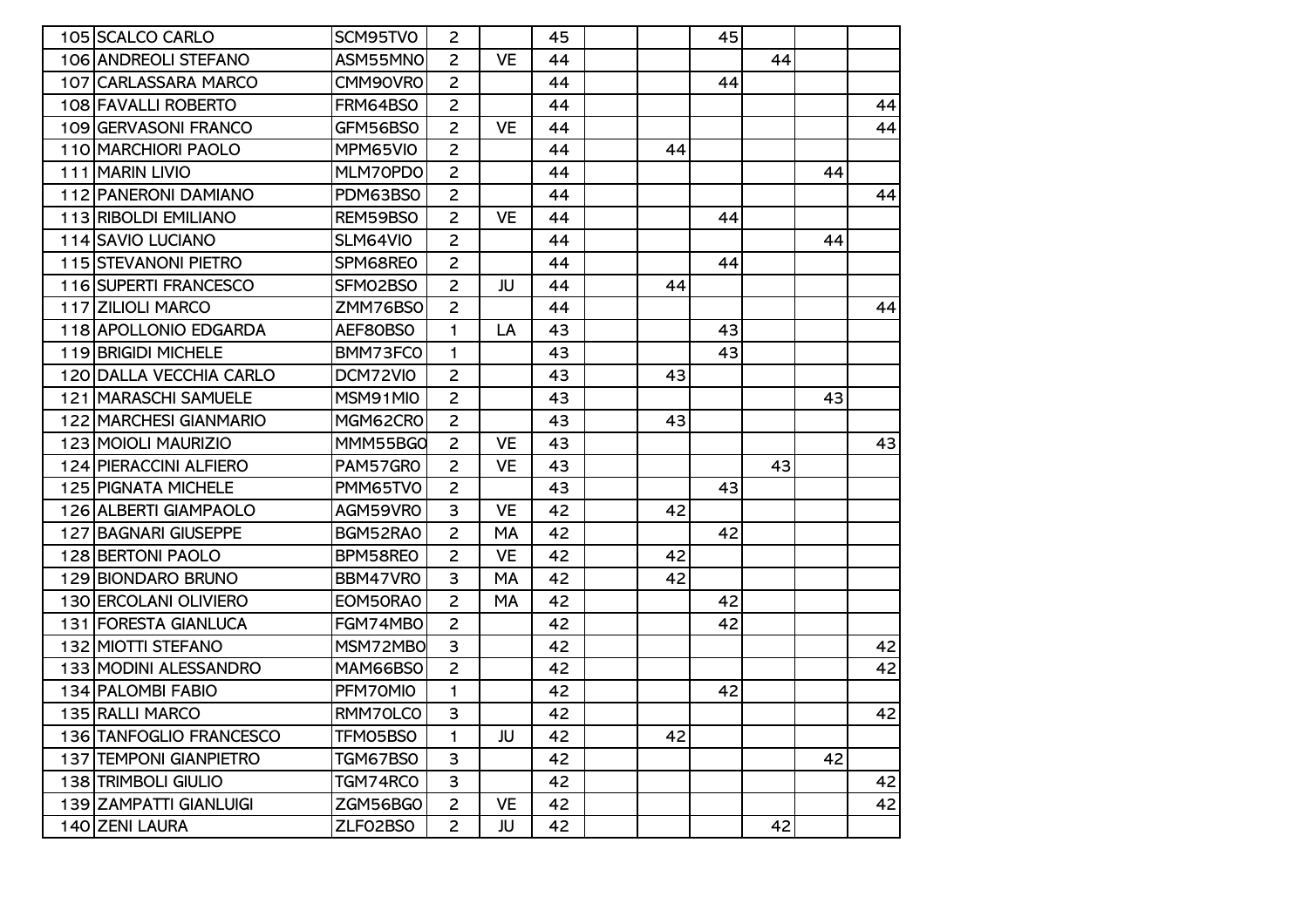| 141 BARDELLONI MANUEL                | BMM75BS0 | 3              |           | 41 | 41 |    |    |    |    |                 |
|--------------------------------------|----------|----------------|-----------|----|----|----|----|----|----|-----------------|
| 142 BREDA CRISTIAN                   | BCM71BS0 | $\overline{2}$ |           | 41 |    |    |    |    |    | 41              |
| 143 CAPPELLI LANFRANCO               | CLM58FIO | $\overline{c}$ | <b>VE</b> | 41 |    |    | 41 |    |    |                 |
| 144 DELLA BELLA DOMENICO             | DDM84NA0 | $\overline{2}$ |           | 41 |    | 41 |    |    |    |                 |
| 145 GHISLERI GABRIEL                 | GGM02BS0 | $\overline{2}$ | JU        | 41 |    | 41 |    |    |    |                 |
| 146 GIRONDA SANDRO                   | ZSM73V10 | 3              |           | 41 |    |    |    |    | 41 |                 |
| 147 LUNARDI LUIGI                    | LLM66VR0 | 3              |           | 41 |    |    | 41 |    |    |                 |
| 148 RIZZI GIANCARLO                  | RGM62CRO | $\overline{2}$ |           | 41 | 41 |    |    |    |    |                 |
| 149 TALDO DARIO                      | TDM59BS0 | $\overline{2}$ | <b>VE</b> | 41 |    |    | 41 |    |    |                 |
| 150 BODEI DAVIDE                     | BDM87BS0 | 3              |           | 40 |    |    |    |    | 40 |                 |
| 151 CRISTONI GIANFRANCO              | CGM60BO0 | $\overline{2}$ |           | 40 |    |    |    |    |    | 40              |
| 152 FERRARI GIAN MARIO               | FGM46BGO | $\overline{c}$ | MA        | 40 |    |    |    |    |    | 40              |
| 153 FILIPPINI NICOLA                 | FNM97BS0 | 3              |           | 40 |    |    |    |    |    | 40              |
| 154 GALESI GIACOMO                   | GGM54BSO | $\overline{2}$ | <b>VE</b> | 40 |    | 40 |    |    |    |                 |
| <b>155 GUERRINI CHRISTIAN</b>        | GCM75FC0 | $\overline{c}$ |           | 40 |    |    | 40 |    |    |                 |
| 156 PARODI AMBRA                     | PAFO7BSO | 3              | JU        | 40 |    |    |    | 40 |    |                 |
| <b>157 PIETTA GIUSEPPE</b>           | PGM51BS0 | $\overline{2}$ | MA        | 40 |    |    |    |    | 40 |                 |
| <b>158 SERTORI MATTEO</b>            | SMM06BS0 | 3              | JU        | 40 |    |    |    | 40 |    |                 |
| <b>159 BERGOMI ERALDO</b>            | BEM61BSO | $\overline{2}$ |           | 39 |    |    |    |    |    | 39              |
| 160 GUALANDRIS RAIMONDO              | GRM65BS0 | $\overline{2}$ |           | 39 |    |    | 39 |    |    |                 |
| <b>161 MARCHIORI ROBERTO</b>         | MRM69VIO | $\mathbf{1}$   |           | 39 |    | 39 |    |    |    |                 |
| 162 MARINI MARIO                     | MMM63BS0 | $\overline{c}$ |           | 39 |    |    | 39 |    |    |                 |
| 163 MAZZUCCHI IGINIO                 | MIM65TNO | 1              |           | 39 |    |    |    |    |    | 39 <sub>l</sub> |
| <b>164 MININI ALBERTO</b>            | MAM56BS0 | $\overline{2}$ | <b>VE</b> | 39 | 39 |    |    |    |    |                 |
| 165 PAGHERA ANGELO                   | PAM59BS0 | 3              | <b>VE</b> | 39 |    |    |    |    |    | 39              |
| 166 SONCINA BARBARA                  | SBF75BS0 | 3              | LA        | 39 |    |    |    |    |    | 39              |
| <b>167 SOSSI CRISTIAN</b>            | SCM72BS0 | 3              |           | 39 |    |    | 39 |    |    |                 |
| 168 BORDOGNA MARCO ALESSAND BMM59MIO |          | 3              | <b>VE</b> | 38 |    |    | 38 |    |    |                 |
| <b>169 BRESCIANINI FAUSTO</b>        | BFM55BS0 | 3              | <b>VE</b> | 38 |    |    |    |    |    | 38              |
| 170 CORONA GIOVANNI                  | CGM07IM0 | 3              | JU        | 38 |    | 38 |    |    |    |                 |
| 171 GONNESI FABBRI VALERIO           | GFM57RAO | 2              | <b>VE</b> | 38 |    |    | 38 |    |    |                 |
| 172 SERTORI MASSIMO                  | SMM74BGO | 3              |           | 38 |    |    |    | 38 |    |                 |
| 173 BERNASCONI NICOLO'               | BNM03RM0 | $\overline{2}$ | JU        | 37 |    | 37 |    |    |    |                 |
| 174 BONINI GIUSEPPE                  | BGM40REO | $\overline{c}$ | MA        | 37 |    | 37 |    |    |    |                 |
| 175 CAIOLA ADRIANO                   |          | 3              | MA        | 37 |    | 37 |    |    |    |                 |
| 176 GROCCIA ANGELO                   | GAM61CSO | $\overline{2}$ |           | 37 |    |    |    |    |    | 37              |